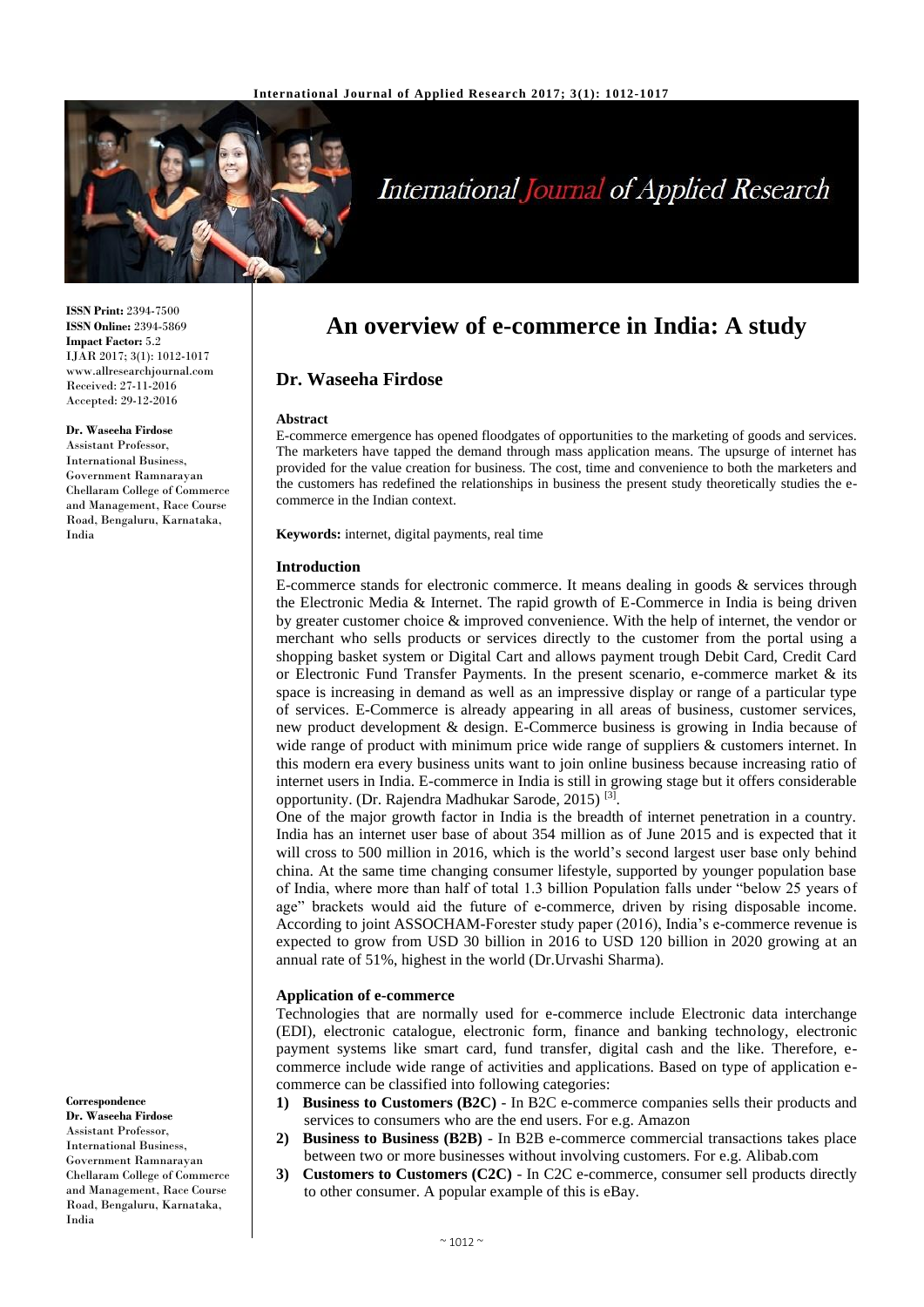**4) Customers to Business (C2B)** - In C2B e-commerce which is also known as reverse auction or demand collection method. In this customers post their products and services online on which companies can post their bids. A customer reviews the bids and selects the company that meets his price expectations. Common examples include online blog, Fotolia, Google adword etc. (Dr.Urvashi Sharma)

#### **Concepts and definitions**

Electronic commerce or e-commerce refers to a wide range of online business activities for products and services. It also pertains to "any form of business transaction in which the parties interact electronically rather than by physical exchanges or direct physical contact."

A more complete definition is: E-commerce is the use of electronic communications and digital information processing technology in business transactions to create, transform, and redefine relationships for value creation between or among organizations, and between organizations and individuals (Nisha Chanana, 2012) (Nisha Chanana, 2012) [7] .

### **E-commerce advantages for customers Convenience**

Every product is at the tip of your fingers on the internet, literally. Type in the product you are looking for into your favorite search engine and every option will appear in a well-organized list in a matter of seconds.

#### **Time saving**

With e-commerce there is no driving in circles while looking and digging in hopes of finding what you need. Stores online offer their full line as well as use warehouses instead of store fronts—products are easy to locate and can be delivered to your door in just days.

#### **Options, options, and options**

Without driving from store to store the consumer can easily compare and contrast products. See who offers the best pricing and have more options to choose from. While a physical store has limited space, the same store on the internet will have full stock.

#### **Easy to compare**

Side by side comparisons are readily available and easy to do. When products are placed online, they come with all the specifics, and they *want* you to compare them with others, know they have the best options and come back for more!

#### **Easy to find reviews**

Because the competition is high, companies' online want you to look at other consumer reviews. Good and bad reviews are on every site, not only can you see if the product is liked, you can also see the reasons behind the thumbs up or down.

#### **Coupons and deals**

With every online business wanting you, more and more coupons and deals can't be avoided, which are totally great for customers. With major sites that act as department store, you may find items up to 80% off. Take advantage of the competition and find the best price available. (BulomineRegi.S, 2016)<sup>[2]</sup>.

#### **E-commerce advantages for businesses Increasing customer base**

The customer base is every business's main concern, online or off. When online, a business doesn't have to worry about getting the best property in town, people from around the world have access to their products and can come back at any time.

#### **Rise in sales**

By not managing a storefront, any business will have more sales online with a higher profit margin. They can redistribute money to make the consumer shopping experience faster and more efficient. While being available to international markets, more products will sell.

#### **24/7, 365 days**

If it is snowing and the roads are closed, or it's too hot and humid to even step outside in the summer, or a holiday that every store in town closes, your online business is open for consumers 24/7 every day of the year. The doors never close and profits will keep rising.

#### **Expand business reach**

A great tool on the internet is…translation! A business online does not have to make a site for every language. With the right marketing, every consumer around the globe can find the business site, products and information without leaving home.

#### **Recurring payments made easy**

With a little research, every business can set up recurring payments. Find the provider that best suits your needs and billing will be done in a consistent manner; payments will be received in the same way.

**Instant transactions:** With e-commerce there is no more waiting for the check to clear or a 30-day wait for certain other types of payment. Transactions are cleared immediately or at most two to three days for the money to clear through the banking system. (BulomineRegi.S, 2016) [2] .

#### **Review of Literature**

Nisha Chanana  $(2012)$ <sup>[7]</sup> opines that the E-Commerce market is thriving and poised for robust growth in Asia. There are players who made a good beginning. Their success depends on their understanding of the market and offering various types of features. The author gives an overview of the future of E-Commerce in India and discusses the future growth segments in India's E-Commerce. The anther find out various factors that would essential for future growth of Indian E-commerce. And represent the various opportunities for retailers, wholesalers, producers and for people (Nisha Chanana, 2012) (Nisha Chanana, 2012)<sup>[7]</sup>.

BulomineRegi.S  $(2016)$ <sup>[2]</sup> contends that E - Commerce allows consumers to electronically exchange goods and services with no barriers of time or distance. Electronic commerce has expanded rapidly over the past five years and is predicted to continue at this rate, or even accelerate. In the near future the boundaries between "conventional" and "electronic" commerce will become increasingly blurred as more and more businesses move sections of their operations onto the Internet. The e-commerce industry in India is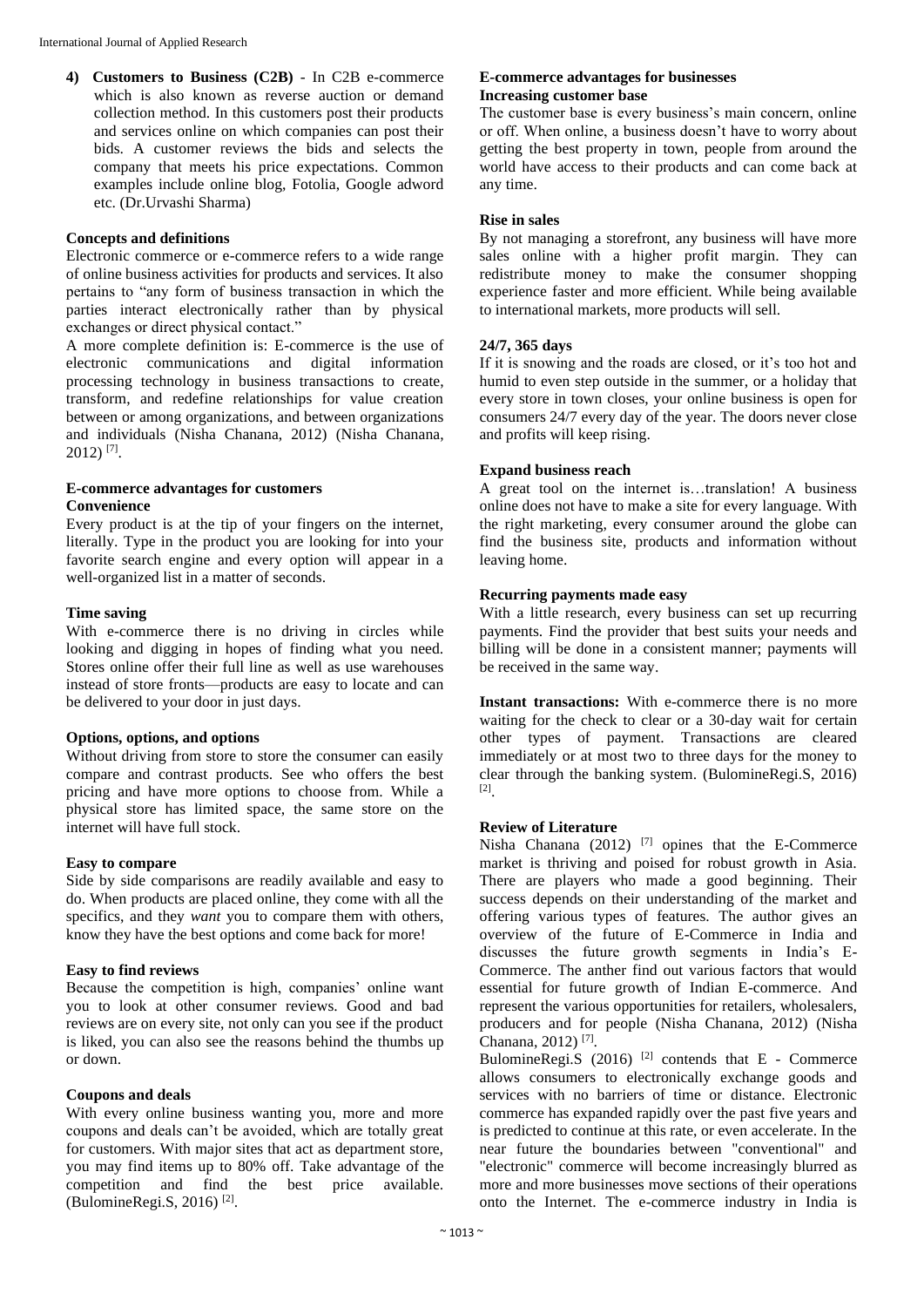growing at a remarkable pace due to high penetration of internet and sophisticated electronic devices. However, the recent growth rate of e-commerce in India is far lagging behind than other developed countries. (BulomineRegi.S,  $2016$ )<sup>[2]</sup>.

R.K.Arya  $(2020)$ <sup>[8]</sup> finds that practically e-commerce in India started becoming popular when the internet users and smart phone sales was gaining prominence. But over the years there is no doubt the e-commerce has become popular among roughly 30% of the population living in the cities but due to limited scope of product variety and standardization the sale through e-commerce is not increasing at faster pace. Only limited but branded items are on sale because of the limitations of selection and reassurance to customers that their buying is cost saving with a-priory condition that after sale service and product quality is guaranteed by ecommerce. The growth of e-commerce is dependent on factors like the financial literacy, standard of living, nature of habitation, payment system i.e digital vis-à-vis cash and more importantly on up-scaling of manufacturing enterprises. It appears that daily used products are least common in the e-commerce mode and only the most branded and customized but with standardization are more popular on e-commerce mode.  $(R.K.Arya, 2020)$ <sup>[8]</sup>.

Dr.Mohd Ashraf Ali Propounds that Electronic commerce (E-commerce) is where business transactions ensue through telecommunications networks, particularly with the help of internet. E-commerce has been the emerging business strategy in the era of globalization, with the help of E- commerce manager can see all the affairs of business from one desk and can make quick decision. E-commerce's most significant impact is on the sectors that are primarily transmit information in (postal service, communication, radio and TV) and those that product it (finance, entertainment, travel agents or stock brokers). After globalization, e-business has been increasingly become a necessary component of busied strategy and a strong catalyst for economic development. E-banking has become popular because of its convenience and flexibility, and also transaction related benefits like speed, efficiency, accessibility and the like. the greatest advantage of ecommerce is that it connects people within a very short span of time from any part of the world. (Dr.Mohd Ashraf Ali) Dr. Rajendra Madhukar Sarode (2015) <sup>[3]</sup> analyzes the present trends of e-commerce in India & examines the challenges & opportunities of e-commerce in India. Ecommerce is definitely one of the business options that one will have to explore in the future. Ecommerce is said to bring about paradigm shift in the world for trading. Prediction e-commerce is showing tremendous business growth in our country. Backed by increased online user base & mobile phone presentation, Indian e-commerce has seen impressive growth in the last few years. Considering India's demographic dividend & rising internet accessibility, the sector is slated to scale greater heights. Although, India's overall retail opportunity is substantial, the sector is beset with some serious challenges. (Dr. Rajendra Madhukar Sarode, 2015)<sup>[3]</sup>.

**Table 1:** Technology Advancement and Emergence of E-Commerce

| Year           | <b>Technology</b>                               | <b>Function/use</b>                                                   |  |  |
|----------------|-------------------------------------------------|-----------------------------------------------------------------------|--|--|
| late $1970$ 's | EDI-Electronic data interchange,                | Electronic transaction and electronic exchange of information could   |  |  |
|                | EFT-Electronic fund transfer.                   | be made.                                                              |  |  |
| 1971 or 1972   | ARPANET (Advance research project agency        | Pioneering network for sharing digital resources among                |  |  |
|                | network).                                       | geographically separated computers in US became the foundation        |  |  |
|                |                                                 | for internet today.                                                   |  |  |
| 1990-1991      | First web browser, world wide web created by    | Internet is opened for commercial use, e-commerce become              |  |  |
|                | Tim Berners-Lee opened for commercial use.      | possible.                                                             |  |  |
| 1994           | Netscape                                        | Netscape released navigation browser named Mozilla.                   |  |  |
| 1995           | Internet in India                               | VSNL formally launched Internet for public use in India.              |  |  |
| 1996           | Online banking                                  | ICICI is the first bank to champion its usage and introduced internet |  |  |
|                |                                                 | banking in India.                                                     |  |  |
| 2000's         | Many e-commerce companies entered the Indian    | India times shopping, EBay, Flipkart, Myntra, Snapdeal, Jabong,       |  |  |
|                | marketplace and people began to get aware of e- | Amazon etc.                                                           |  |  |
|                | commerce.                                       |                                                                       |  |  |

**Source:** Dr. Urvashi Sharma. (n.d.). Future of E-commerce in India. 1-17

**E-commerce Giants in India:** There are hundreds of e-commerce websites in India. But following is the list of game changers in the industry.

**Table 2:** E-commerce Giants in India

| <b>Companies</b> | <b>Description</b>                                                                                                      |  |  |
|------------------|-------------------------------------------------------------------------------------------------------------------------|--|--|
| 2000: Indiatimes | Indiatimes is an e-commerce devision of times of India group, it started its operation in 2000 beign one of the ealiest |  |  |
| shopping         | e-commerce companies in India.                                                                                          |  |  |
| 2007:            | It is an e-commerce company founder in 2007, has launced its own product range under "Digiflip" with the product        |  |  |
| Flipkart.com     | including tablets, USBs, laptop bags. In 2014 acuired Myntra for Rs 20 billion.                                         |  |  |
| $2007$ : Myntra  | Indian e-commerce company of fashion and casual lifestyle products started in 2007. Merged with Flipkart in 20014       |  |  |
|                  | to compete against amazon.                                                                                              |  |  |
| 2008: Homeshop   | Homeshop18 is an Indian e-commerce company which is an retail venture of network 18 group, which is owned by            |  |  |
| 18               | reliance industries. Started as a television channel in 2008, homeshop18.com website got launched in 2011               |  |  |
| 2010:            | Snapdeal is an online marketplace stated in february 2010. It won re hearing asia award in 2011. Now it has become      |  |  |
| Snapdeal.com     | a multimillion company in online retailing.                                                                             |  |  |
| 2010: Paytm      | Indian e-commerce website launced in 2010. Stared by offering mobile recharges, bill payments and also offers           |  |  |
|                  | products similar to flipkart.com,amazon.com.                                                                            |  |  |
| 2012: jabong.com | It is an India fashion and lifestyle e-commerce portal founded in 2012. In 2016 Flipkart acquired jabong through its    |  |  |
|                  | unit Myntra for about \$70 million.                                                                                     |  |  |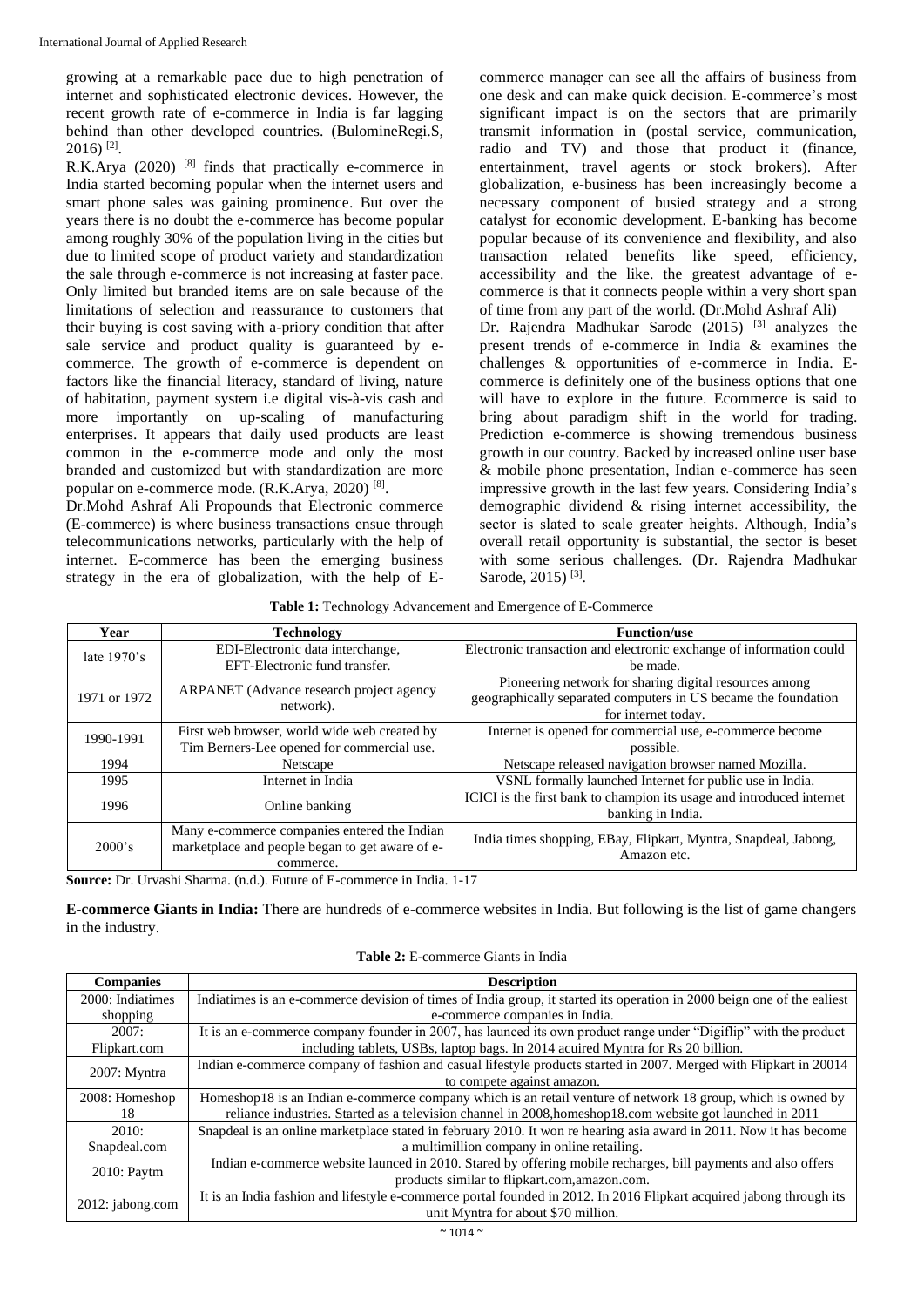| 2013:<br>Amazon.com | Amazon is an american e-commerce company started in US in 1994, it entered in Indian Maket in 2013. Started as<br>an online bookstore, now diversified into wide range of products. Amazone has grown really fast in India and has<br>become one of the revail of flipkart. |
|---------------------|-----------------------------------------------------------------------------------------------------------------------------------------------------------------------------------------------------------------------------------------------------------------------------|
| Ebay.in             | Ebay ia an american e-commerce company started in 1995 in US, provining B2B, C2C services through internet.<br>Later launced ebay in in India to cater to the needs of Indian market through baazee.com                                                                     |

**Source:** Dr. Urvashi Sharma. (n.d.). Future of E-commerce in India. 1-17

#### **Status of Digital Connectivity**

The ASEAN region and India demonstrate wide divergence in their abilities to adapt to, and leverage on the digital economy, especially in terms of ICT indicators such as internet penetration rate and number of broadband subscriptions (Table 1). While countries such as Singapore and Malaysia had high percentage of individuals using the internet (above 80 per cent), India had recorded low rate of internet penetration (34.45 percent) in 2017. India has the second highest number of active internet users in the world, yet it is low given its large population size. Brunei, in spite of being a least developed country, recorded the highest rate of internet penetration of 94.87 per cent in 2017.

| <b>rapic 5:</b> Buatus of Digital Connectivity |                                                     |       |                                                                       |       |                                                                                 |        |                                                                              |       |
|------------------------------------------------|-----------------------------------------------------|-------|-----------------------------------------------------------------------|-------|---------------------------------------------------------------------------------|--------|------------------------------------------------------------------------------|-------|
| Country                                        | Percentage of<br>individuals using the<br>internet* |       | <b>Fixed Telephone</b><br><b>Subscriptions per 100</b><br>inhabitants |       | <b>Mobile Cellular Telephone</b><br><b>Subscriptions per 100</b><br>inhabitants |        | <b>Fixed Broadband</b><br><b>Subscriptions per 100</b><br><i>inhabitants</i> |       |
|                                                | 2016                                                | 2017  | 2017                                                                  | 2018  | 2017                                                                            | 2018   | 2017                                                                         | 2018  |
| Indonesia                                      | 25.45                                               | 32.29 | 4.18                                                                  | 3.1   | 164.44                                                                          | 119.34 | 2.35                                                                         | 3.32  |
| Malaysia                                       | 78.79                                               | 80.14 | 21.16                                                                 | 20.41 | 136.12                                                                          | 134.53 | 8.64                                                                         | 8.55  |
| Philippines                                    | 55.5                                                | 60.05 | 3.96                                                                  | 3.87  | 110.13                                                                          | 126.2  | 3.23                                                                         | 3.68  |
| Singapore                                      | 84.45                                               | 84.45 | 34.89                                                                 | 34.75 | 146.84                                                                          | 148.82 | 28.28                                                                        | 27.97 |
| Thailand                                       | 47.5                                                | 52.89 | 5.01                                                                  | 4.22  | 175.6                                                                           | 180.18 | 11.86                                                                        | 13.24 |
| Brunei                                         | 90                                                  | 94.87 | 19.74                                                                 | 19.25 | 128.33                                                                          | 131.93 | 9.68                                                                         | 11.53 |
| Lao PDR                                        | 21.87                                               | 25.51 | 16.19                                                                 | 20.99 | 53.38                                                                           | 51.86  | 0.39                                                                         | 0.64  |
| Myanmar                                        | 25.07                                               | 30.68 | 1.04                                                                  | 0.97  | 89.82                                                                           | 113.84 | 0.21                                                                         | 0.24  |
| Cambodia                                       | 32.4                                                | 32.45 | 0.83                                                                  | 0.54  | 116.01                                                                          | 119.49 | 0.83                                                                         | 1.02  |
| Vietnam                                        | 53                                                  | 58.14 | 4.64                                                                  | 4.5   | 126.87                                                                          | 147.2  | 11.91                                                                        | 13.6  |
| India                                          | 22                                                  | 34.45 | 1.74                                                                  | 1.62  | 87.32                                                                           | 86.94  | 1.33                                                                         | 1.34  |

Table <sup>3</sup>: Status of Digital Connectivity

*Source***:** Shouvik Kishore Majumdar, A. P. (2020). E-commerce and Digital Connectivity: Unleashing the Potential for Greater India-ASEAN Integration. Research and Information System of Developing Countries, 1-11).

#### **Key players of the market**

Amazon, Snapdeal, Flipkart, Myntra, Nyka, Jabong, Ebay, Shopclues.com With the back ground given the e-commerce in India hinges on the variety of factors. Though ecommerce is becoming popular everyday but its size is not as large as ought to be in relation to size of the population. E-commerce in the last one decade has shown tremendous growth. E-commerce has many constraints namely payment system, targeted variety, limited options, and replacement and delivery timings. Over the last 10-12 years no doubt the growth in e-commerce has increased significantly but it cannot be said that growth is very impressive. The ecommerce is used in a situation where consumer is too sure about his/her choice and prices than the market prices. There are many products which the consumer has to make the choice while going to physical stores. Unless he is committed and made sure that this is his ultimate decision he would be reluctant to buy from the e-commerce.

There are certain products which hit the market for the first time and the supplier wants does not want to sell it through ordinary outlets till its popularity is increased therefore, to reduce the cost of the sale as it goes through various stores the direct benefit has been given to the customers to try and come out with the opinion and once mouth word popularity is increased the products comes in the market for the open sale. In order to gain the confidence of the consumers, and also to increase the saving base of the particulars banks the customers are allured with the cash back in case the transaction is done with a particular bank. With the ecommerce becoming popular mode of purchase the banks are also getting the benefit of linking the customers with them for further transaction.

The metropolitan cities and Delhi among them is doing the largest sale through e-commerce. The one important advantage with e-commerce is that the product with the expiry date which is quite near is not possible to be sold. It is because of the design system. Since e-commerce companies are expected to save from short circuiting the supply chain or distribution network, their direct sourcing is from the companies or whole sale distributors, where the old stock cannot continue to lie for long time due to stocking and large inventory cost.

The product keep moving through the distribution channel and the product could be closer to expiry and hence customer likely to be cheated is very high. Even though products are put up on sale on the expiry approaches but still the durability after the expiry cannot be assured. There are many products which may have the expiry period of two years but when it has already entered in the last month of the expiry period the life of the products is worn out almost. Secondly selling used items within India by the retailers are also possible.

In this situation, the consumers remain in a state of worry as if he has been cheated gravely. No doubt within the given range the customer has an option to save from discounts, and truncated distribution channel where the cost of products keeps increasing from one point to other but still ecommerce is possible in very limited items. Secondly it is the space and time which makes the e-commerce to become possible means of purchase. Most of the big distributors are there in the capital cities where the products come for the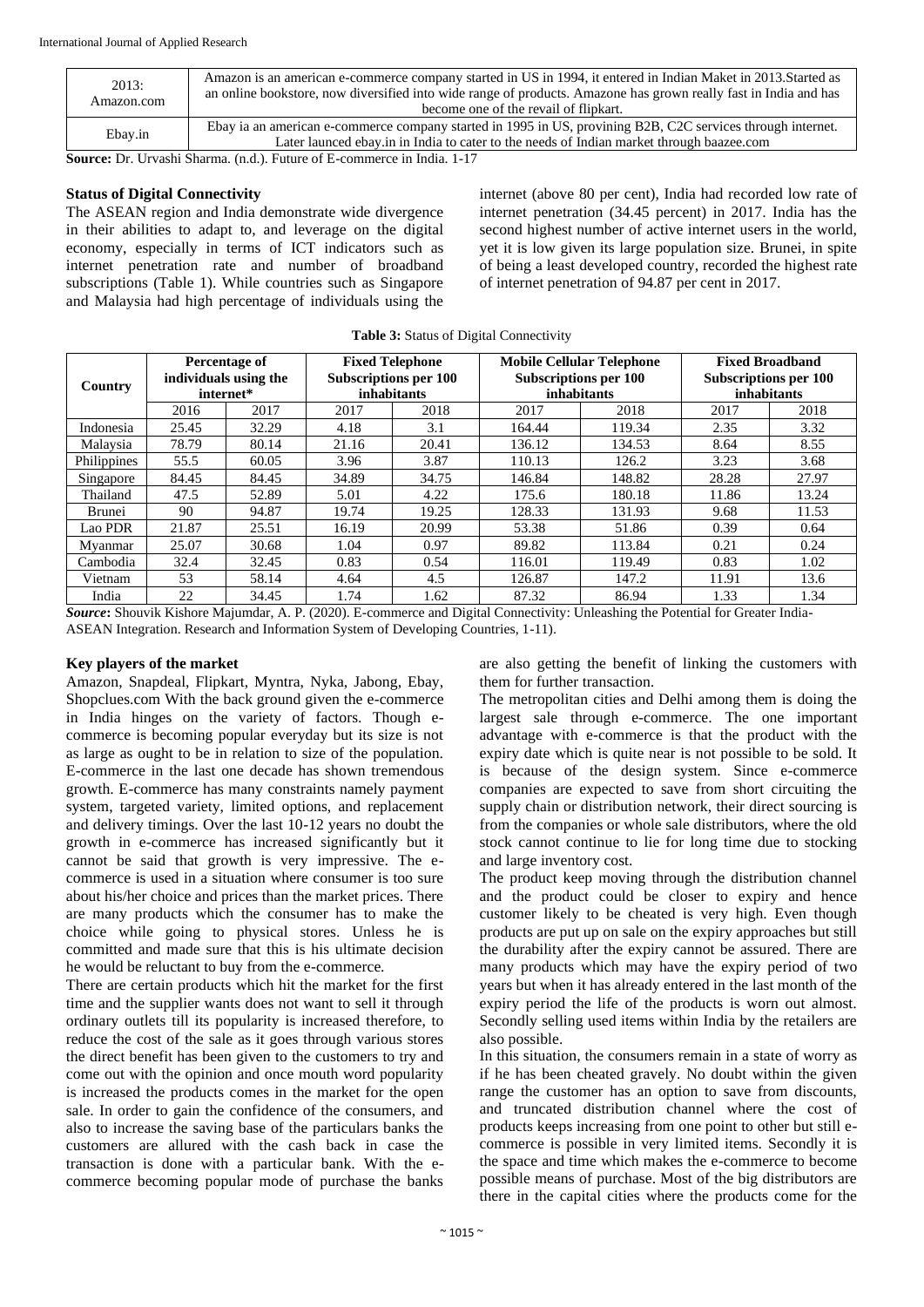first point of distribution, the chances of the sale through ecommerce is determined stochastically. (R.K.Arya, 2020)<sup>[8]</sup>.

#### **Digital India & E-Commerce**

Digitization or Digitalization is simply refers to process of transforming information into a digital format which can be access through Internet. Digitizing data makes it easier to preserve, access, and share useful information. Digital India campaign is being run by the Indian government to make this country a digitally powerful country. This ambitious program was started on 1st July 2015. The goal of this campaign is to provide electronic government service to Indian citizens by reducing the paperwork. Various schemes have been exposed under this programme such as digital payments, digital locker, health, e-education, national scholarship portal, e-signature and the like.

In the Budget of 2017-18, the government has allocated US\$ 1.55 billion to Bharat Net Project, to facilitate high speed broadband connectivity on optical fibre and accessibility of Wi-Fi hot spots and digital services at low tariffs in more than 150,000 gram panchayats, by the end of 2017-18. In addition the Finance Minister of India Mr Arun Jaitley has proposed various measures to quicken India's transition to a cashless economy, including a ban on cash transactions over Rs 300,000, tax incentives for creation of a cashless infrastructure, promoting greater usage of non-cash modes of payments. Digital payments are also closely connected to growth of e-commerce.

After currency demonization we have experienced a rapid growth in digital payments and it is also play helping hand in growth of e-commerce in India. The Paytm app &the Government BHIM app these apps make revolution in online fund transfer& payment. To promote digital payment the Government of India has distributed rewards worth around Rs 153.5 crore (US\$ 23.8 million) to 1 million customers for embracing digital payments, under the Lucky Grahak Yojana and Digi- Dhan Vyapar Yojana. These programmes will give a strong boost to the E-Commerce market as bringing the internet and broadband to remote corners of the country will give rise to an increase in trade. Some feature of Digital India campaign:

- Ensure high speed broadband network.
- Ensuring global access to mobile phones.
- Fast Speed Making the Internet accessible to the people
- Bringing e-governance through the reform of government through digitization.
- E-Revolution through electronic delivery of services. (KumarRana, 2019)<sup>[5]</sup>.

**Table 4:** India is among the top two countries globally on many key dimensions of digital adoption.

| <b>Globally</b>               | <b>Globally, Behind China</b> |  |  |  |
|-------------------------------|-------------------------------|--|--|--|
| app downloads in 2018         | 12.3b                         |  |  |  |
| wireless phone subscribers    | 1.17 <sub>b</sub>             |  |  |  |
| Internet subscribers          | 560m                          |  |  |  |
| Smartphone devices            | 354m                          |  |  |  |
| users engaged in social media | 294m                          |  |  |  |

**Source:** Priori Data, January 2019; Strategy Analytics, 2018; TRAI, September 30, 2018; UIDAI, April 2018; We Are Social, January 2019; McKinsey Global Institute analysis

#### **Concept of e-commerce in India 1. Multi Product E-Commerce**

Some internet portals provide almost all categories of goods and services in a single site; they are targeting customers of every possible product or service. Indian E-Commerce

portals provide goods and services in a variety of categories like apparel and accessories for men and women, health and beauty products, books and magazines, computers and peripherals, vehicles, collectibles, software, consumer electronics, household appliances, jewelry, audio/video entertainment goods, gift articles, real estate and services, business and opportunities, employment, travel tickets, matrimony etc. Examples: www.indiayplaza.com, www.thebestofindia.com, www.khoj.com, www.sify.com, www.rediff.com, www.indiatimes.com etc.

#### **2. Single Product E-Commerce**

Some Indian portals/websites deal in a specialized field. Examples:

- In automobiles, the portals are http://www.indiacar.com and http://www.automatindia.com, on these sites we can buy and sell four wheelers and two wheelers new as well as old vehicles online. Some of the services they provide are car research and reviews, online evaluation, technical specifications, vehicle insurance, vehicle finance, dealer locator etc.
- In stock and shares markets some of the sites are http://www.equitymaster.com, http://www.5paisa.com. Some of the services offered to registered members are online buying or dealing of stocks and share, market analysis and research, company information, comparison of companies, research on equity and mutual funds, tracking market trends etc.
- In real estate, the portals like http://www.indiaproperties.com. This website facilitate online dealing in real estate, they offer outright purchase or lease of a property through their portal. They also provide information on new properties as well as for resale. Some of the allied services are housing finance, insurance companies' architects and interior designers, property management consultant services etc.
- In travel and tourism industry a major government of India portal is http://www.tourismindia.com. The tourist destination sites are categorized according to the themes like eco-themes pertains to jungles, flora and fauna, beaches of India, architectural attractions, forts and places, hill resorts, adventure-trekking, mountain climbing etc. Other services offered are passport and visa, travel and accommodation information, weather information, festival and fair dates, shopping, tour operators etc. There are other sites like http://www.incredibleindia.org, it highlight the tourist destinations of a specific region in India, which covers North East India.
- In gift items, there are specific Indian websites making the act of gifting quick and easy to suit ones lifestyle. One such site is http://www.indiangiftsportal.com. The gifts are categorized as collectibles like paintings and sculptures, toys and games, chocolates, flowers, woodcraft and metal craft, luxury items like leather goods perfumes, jeweler boxes etc.
- In case of hobbies, the most popular hobbies from time immemorial are reading books, listing music and watching films. On the Indian website http://www.firstandsecond.com, one can buy more than 3,00,000 titles of books, cassettes, VCDs and DVDs. The books cover a wide range of topics such as business, art, cookery, engineering, children's stories,